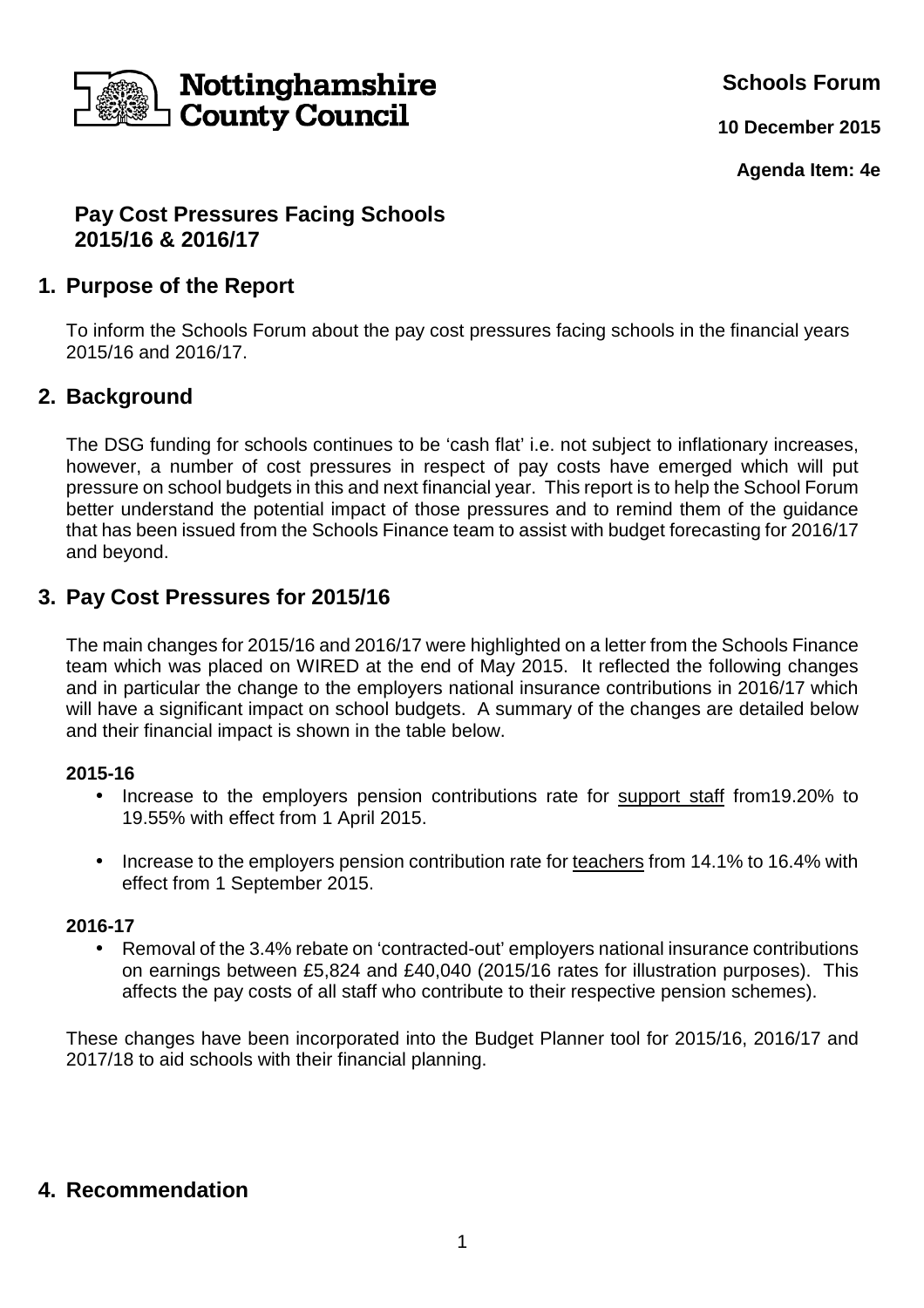That the Schools Forum:

- note the contents of the report
- encourage schools to undertake early budget forecasting work for financial year 2016/17 and beyond to assess and consider the impact of these changes on their budgets.

### **For any enquiries about this report please contact:**

Sue Summerscales Acting Senior Finance Business Partner T: 01159 773468

E: sue.summerscales@nottscc.gov.uk